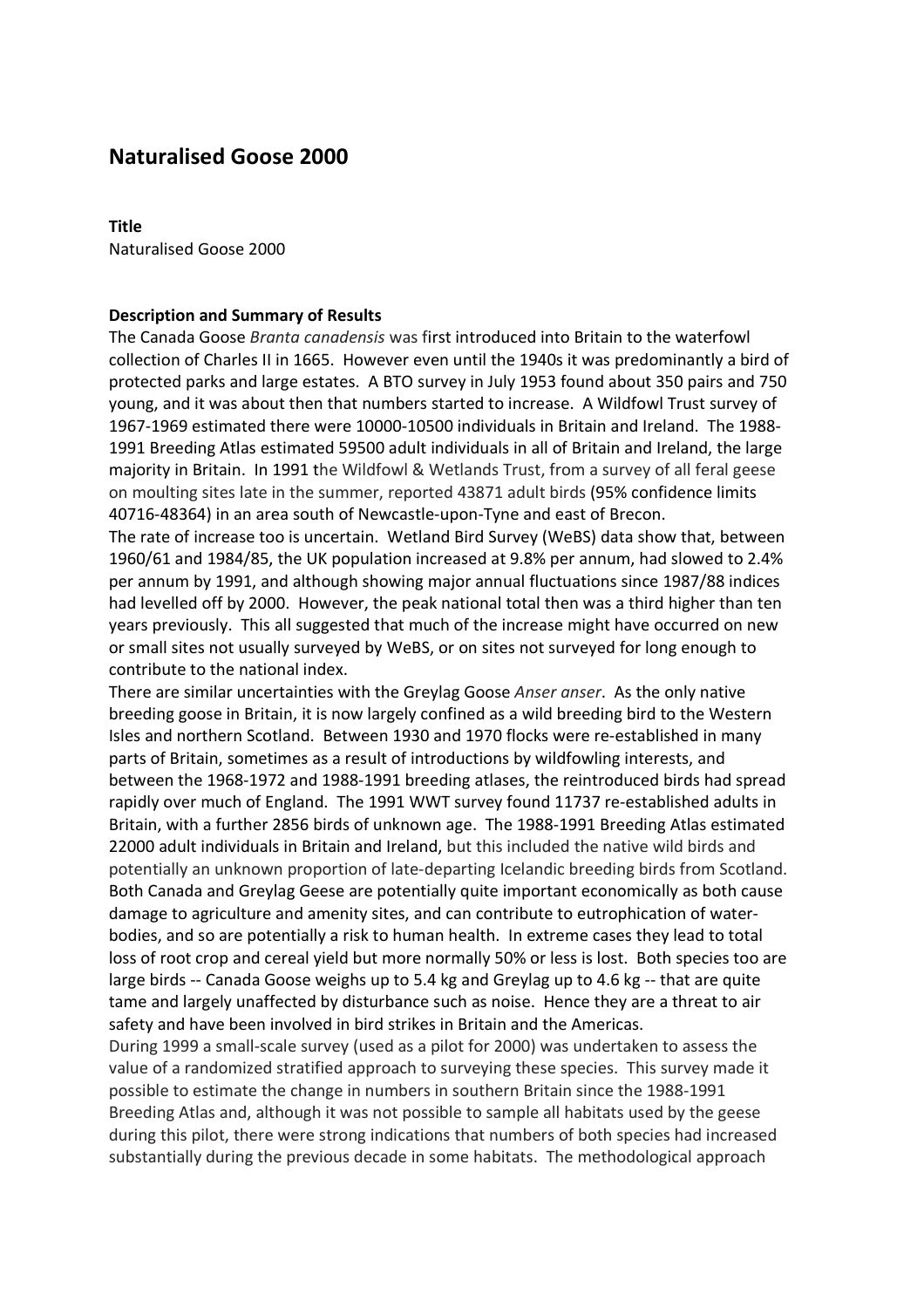and the count data of the 1999 survey were used to design and stratify, respectively, a survey in 2000 that extended coverage to habitats that were excluded from the pilot, and attempted to collect representative data from the whole of Britain.

A reanalysis of the 1988-1991 atlas data, using habitat stratification, resulted in revised estimates of 47504 Canada Geese (from the 59500 noted in the atlas) and 13372 reestablished Greylag Geese (the atlas estimate of 22000 included native birds in northwest Scottish and some Icelandic breeding birds -- see above).

For the survey in 2000, 1329 tetrads were covered. From the first visit data it was estimated that there were 88866 Canada Geese in Great Britain (95% confidence limits 86127-91914) which was an increase of 166% (9.3% per annum) since 1989. Extrapolating from the maximum count made in each tetrad (to allow comparisons to be made with the 1988-1991 estimates) this figure rose to 126546 (120782-132367). The figures for Greylag Geese were 24522 (95% confidence limits 22774- 26381; and an increase of 170% (9.4% per annum)), and 36128 (95% confidence limits 32655-39668), respectively.

The new survey therefore provided no evidence of any decline in the rate of growth of the Canada Goose population, a feature which had been aided by translocation of birds in the 1950s and 1960s ironically in an attempt to limit local population growth and agricultural damage.

The increases in the numbers of both species were not consistent across all habitats. The three largest proportional increases in the Canada Goose numbers occurred in habitats which had held densities of less than 1.5 birds per tetrad in 1988-1991, especially 'lowland with some water' and 'lowland with no water' cover in southern areas. Although this 'no water cover' lowland stratum still held relatively low densities in 2000 (1.93 geese per tetrad in 2000, cf 0.63 in 1988-1991), the habitat covered 51% of Britain and supported about 47% of the British Canada Goose population. Canada Geese were perhaps in the process of colonizing 'northern upland with much water cover' in 2000. Increases in numbers of re-established Greylag Goose have arisen as a result of expansion into rural lowland habitat with little or no water.

## **Methods of Data Capture**

Volunteer counters made two visits to a randomized, stratified sample of tetrads, the first mid-April to mid-May (breeding season), the second mid-June to mid-July (moult period). On each, counters recorded separate totals for adults and juveniles of all species of feral geese. Flying birds were not counted unless seen taking off from or landing in the tetrad. A minimum time limit of one hour was set for each visit, but counters could spend as much time as necessary to cover all habitats.

As data were collected during the breeding season and during the moult period, it was possible to derive three population estimates for each species: 1) data from the breeding season visit; 2) data from moult period visit; and 3) the highest count made in each tetrad during either visit. The last was to allow direct comparison with the 1988-1991 estimates - only the highest 1988-1991 Canada and Greylag Goose counts from each tetrad had been archived, making it impossible to generate the preferred population estimates based solely on first-visit counts.

For the 1999 pilot, randomly selected tetrads (from those previously counted during 1988- 1991 atlas) were surveyed from mid-April to mid-June following the same methods. This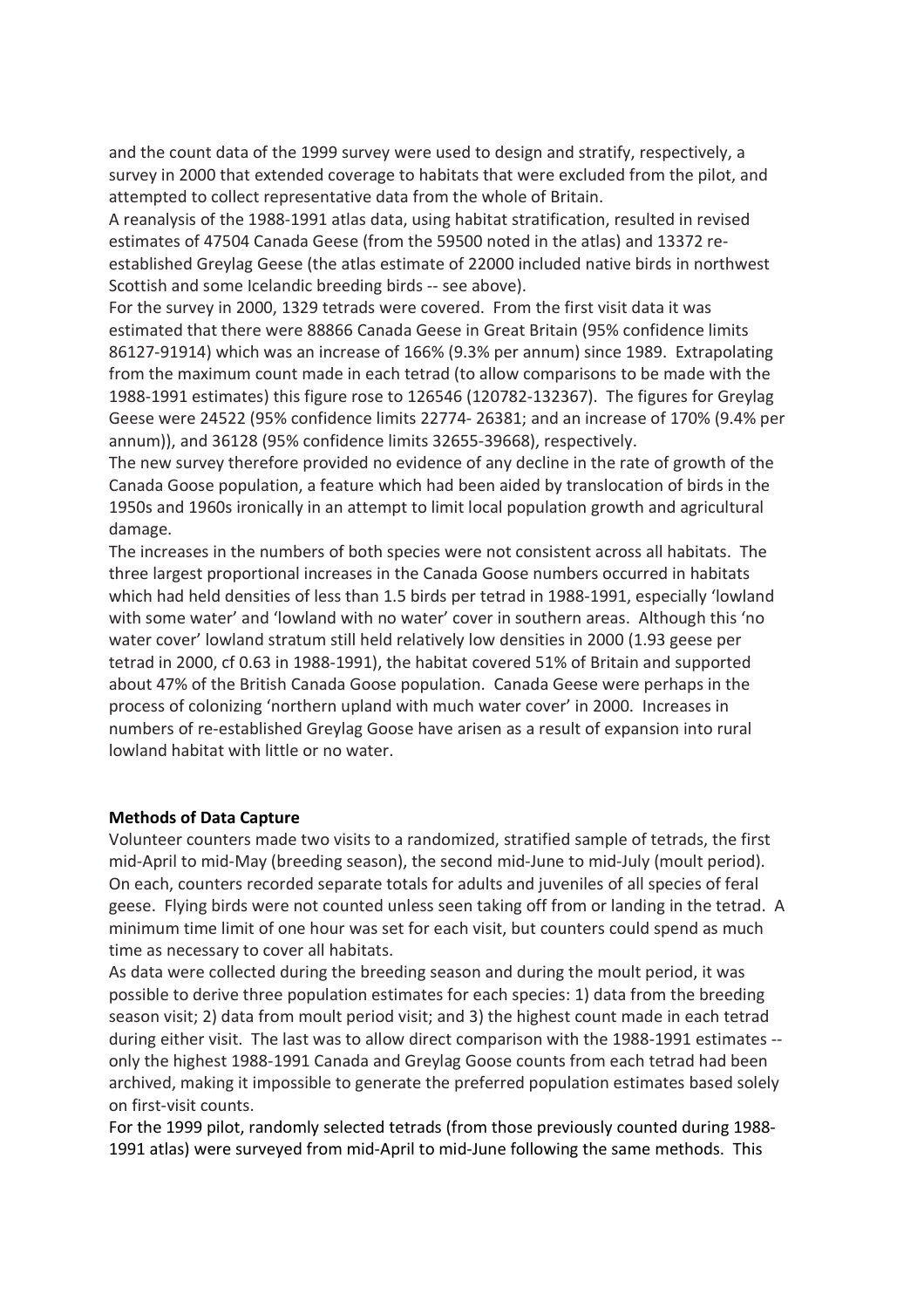enabled an unbiased, paired comparison of counts to be made. Counters spent 30 minutes in each of the four 1-km square units of the tetrad, a maximum of two hours in each tetrad. Areas that were totally unsuitable for geese (densely built up areas with no still or running waters, dense forest etc) were not covered and the time adjusted accordingly. Counters recorded the areas covered. All geese were recorded, adults separately from young birds, and as in 2000, flying birds were not counted unless seen taking off or landing.

## **Purpose of Data Capture**

The survey aimed: 1) to update population estimates of breeding introduced Canada Geese and re-established Greylag Geese for Britain; and 2) to determine in which habitats, if any, their numbers had changed since 1988-1991 when estimates of numbers and range had been made as part of the Breeding Atlas.

## **Geographic Coverage**

All of Great Britain. The 1999 pilot survey was restricted to the core distribution of the target species, an area south of Newcastle-upon-Tyne and east of Brecon.

## **Temporal Coverage**

The breeding season of 2000 with two visits: mid-April to mid-May (breeding season) and mid-June to mid-July (moulting period). (The 1999 pilot survey asked for two visits between mid-April and mid-June.)

## **Other Interested parties**

The Civil Aviation Authority funded the whole project.

## **Organiser(s)**

Graham Austin as part of the WeBS team.

**Current Staff Contact**  webs@bto.org

#### **Publications**

The main results of the 2000 survey are in:

Austin, G.E., Rehfisch, M.M., Allan, J.R. & Holloway, S.J. 2007. Population size and differential population growth of introduced Greater Canada Goose *Branta canadensis* and re-established Greylag Goose *Anser anser* across habitats in Great Britain in the year 2000. *Bird Study* 54: 343-352.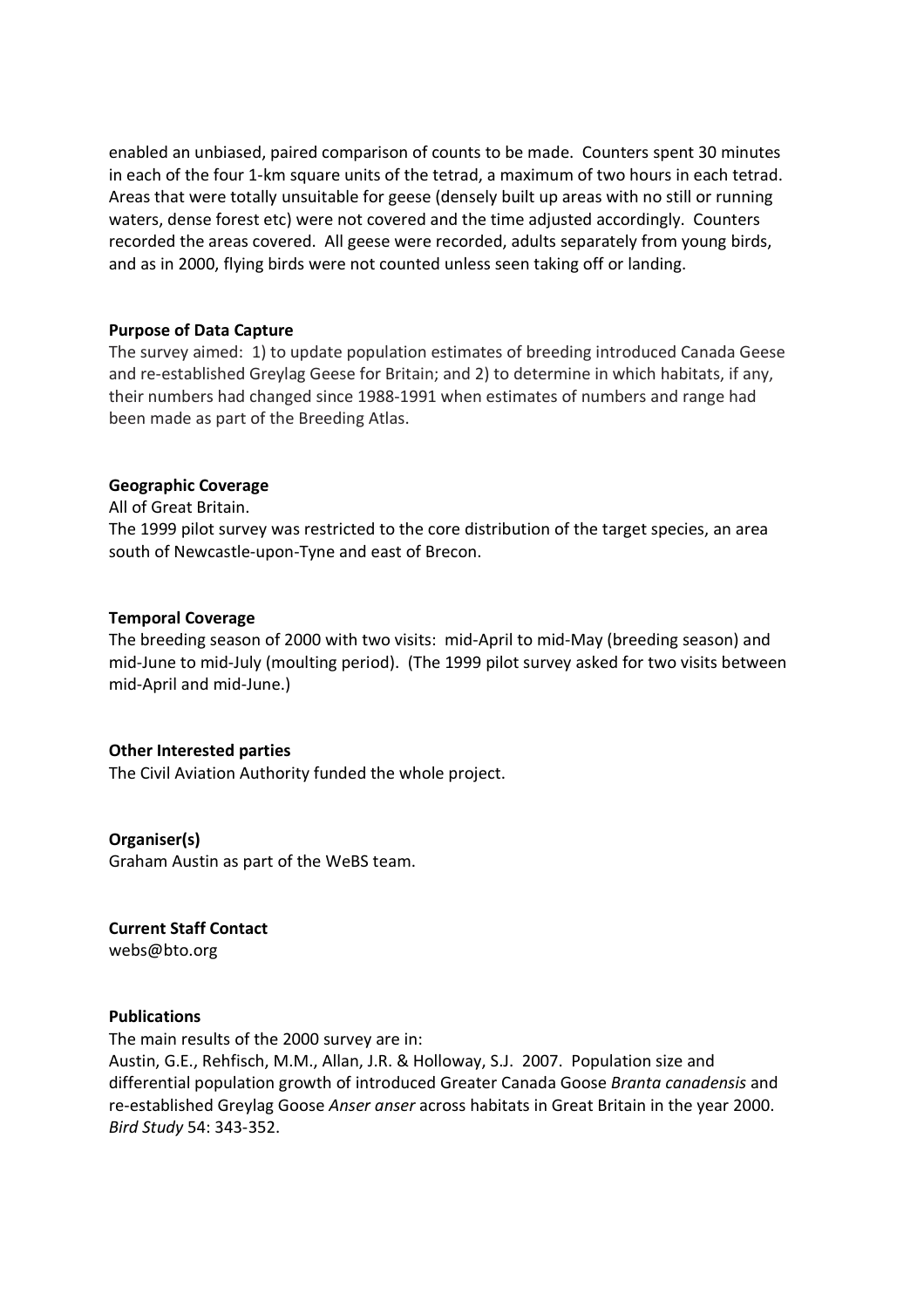The results of the smaller scale 1999 pilot survey are in:

Rehfisch, M.M., Austin, G.E, Holloway, S.J., Allan, J.R. & O'Connell, M. 2002. An approach to the assessment of change in the numbers of Canada Geese *Branta canadensis* and Greylag Geese *Anser anser* in southern Britain. *Bird Study* 49: 50-59. The surveys were noticed in *BTO News* number 237.

## **Available from NBN?**

No.

## **Computer data -- location**

BTO Windows network in the WeBS archive area.

## **Computer data -- outline contents**

Definitive data are held in two text files. One for bird counts, one for visits.

## **Computer data -- description of contents**

Count file contains: Tetrad, Day, Month, Year, Species, Number of Adults, Number of Juveniles, Numbers of Birds not aged, Total (Complete) and of each species. Visit file contains: Tetrad, Number of Visits.

## **Information held in BTO Archives**

1400 data forms are stored among the Wetland Bird Survey boxes.

**Notes on Access and Use**

**Other information needed**

#### **Notes on Survey Design**

The survey design was based on the Canada Goose distribution recorded in the 1988-1991 Breeding Atlas, as this was considered the priority species. However, a division between northern and southern areas was defined to take account both of the northern limit of reestablished Greylag Geese and the core area of Canada Geese. Simulations were undertaken to assess the suitability of the stratification for both species given the survey coverage actually achieved.

A broadly similar approach to habitat stratification was used for both the 1999 pilot and the 2000 main survey. The Centre for Ecology and Hydrology (CEH) remotely sensed 'Land Cover Map of Great Britain' data and the CEH Landclass stratification, summarized in units of 1 km<sup>2</sup>, made it possible to divide Britain into habitat categories or strata. Exploratory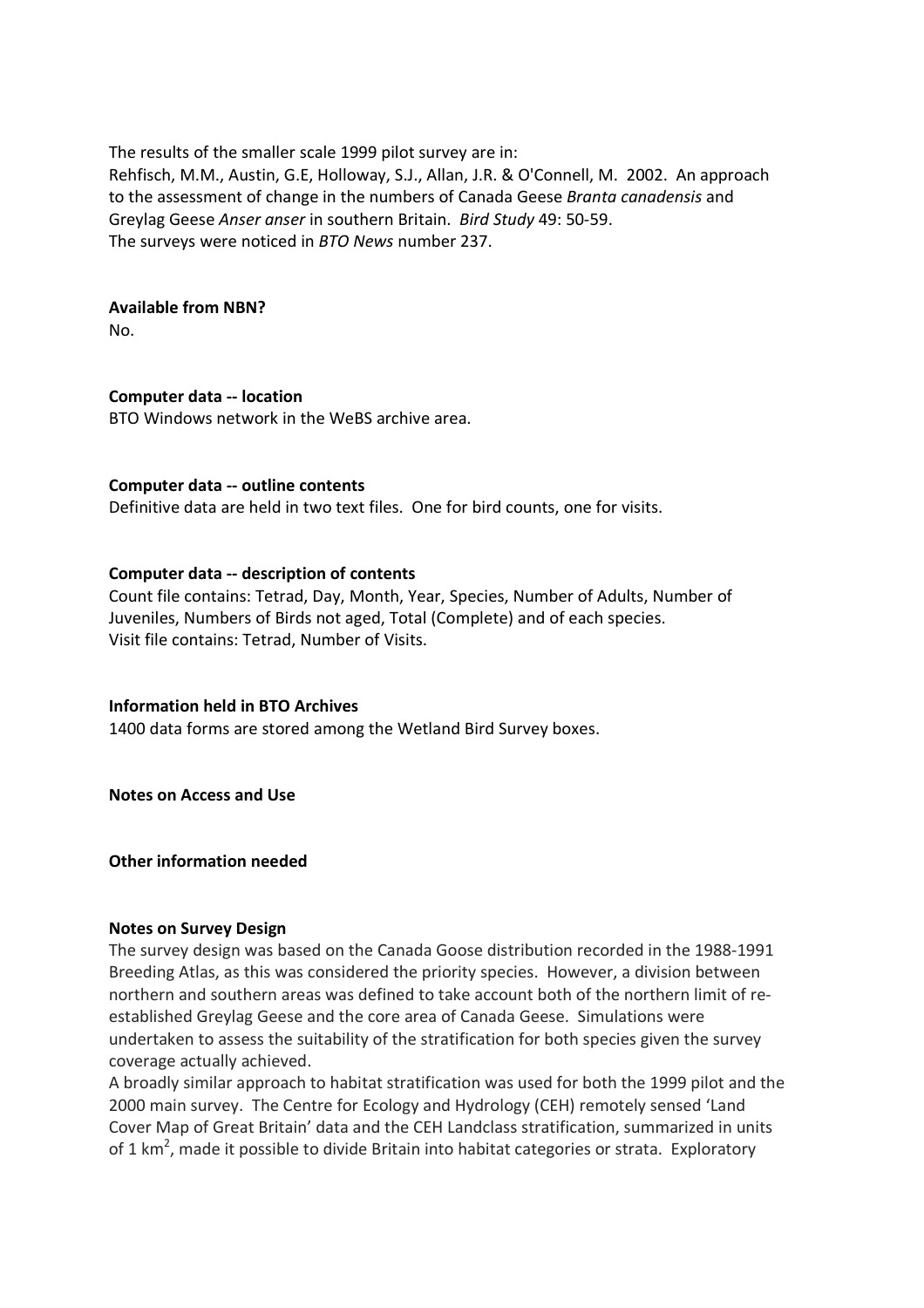analyses showed that two of the 25 land cover classes were particularly important in determining the numbers of Canada Geese: 'proportion of water cover' and 'proportion of urbanization', and a division into 'lowland' and 'upland' helped minimize within-stratum variance. With the exception of the highest water cover strata (because of their relative rarity) the remaining strata were further subdivided into northern and southern regions. Estimates of numbers of Canada Geese were based on all data but for re-established Greylag Geese only to the south of the north/south divide.

Classification of the degree of urbanization and degree of water cover was based on the April 1997 update of the 'Land cover' dataset. The two most important categories used were:

Category 21 – 'Industrial, urban and any other developments, lacking permanent vegetation' used to derive three levels of urbanization for the survey tetrad: 'highly urbanized' -- at least 5% urban cover, 'urbanized' -- some but less than 5% urban cover, and 'rural' -- no urban cover;

Category 2 – 'Inland fresh waters and estuarine waters above the first bridging point or barrier' used to derive three levels of water cover: 'Much water cover' -- at least 5% water cover, 'some water cover' -- some but less than 5% water cover, and 'no water cover' -- no water.

The CEH Landclass stratification classifies each 1-km square into one of 32 types. These were used to derive two classes 'primarily upland' and 'primarily lowland'. A tetrad was considered to be 'upland' if over 25% of it (two to four 1-km<sup>2</sup> units) was classified as upland landclass type, otherwise it was 'lowland'.

To optimize counter effort, less sampling was done where few Canada Geese and reestablished Greylag Geese were expected and where there were few counters. Consequently, Britain was subdivided into 'northern' (100-km grid squares from NR, NS and NT north of the Firth of Forth) and 'southern' (north to NX, NT south of the Firth of Forth and NU) subsamples for all but the three 'high water lowland' strata. The southern subdivisions were sampled more than the northern subdivisions. The then published distribution of Canada Geese to the north of this line was patchy (amnd more so further north), and that of Greylag Geese was substantially influenced by native northwest Scotland and late-departing Icelandic breeding birds. Small numbers of re-established Greylag Geese may be present in the 'north', but it was considered that the cost of losing these from the totals would be far outweighed by the risk of an inflated estimate due to flocks of latedeparting Icelandic birds being included.

The three urbanization, three of water cover, two land characteristic and two geographic classifications led to 36 categories. This number was reduced to 13 following crosstabulating classifications and combining those with similar numbers.

The sample size required to detect a 10% population change with 95% confidence was estimated using the Canada Goose numbers recorded the 1988-1991 Breeding Atlas. An implicit assumption was that the frequency distribution of change was similar to the frequency distribution of Canada Geese in that period. This was probably biased, as density-dependent factors were likely to start operating on areas with the highest goose densities, but in the absence of better information this was the only available approach. By allocating tetrads optimally to minimize the variance within the 13 strata, it was estimated that surveying 1500 tetrads from the 61509 in Great Britain, a 10% increase in Canada